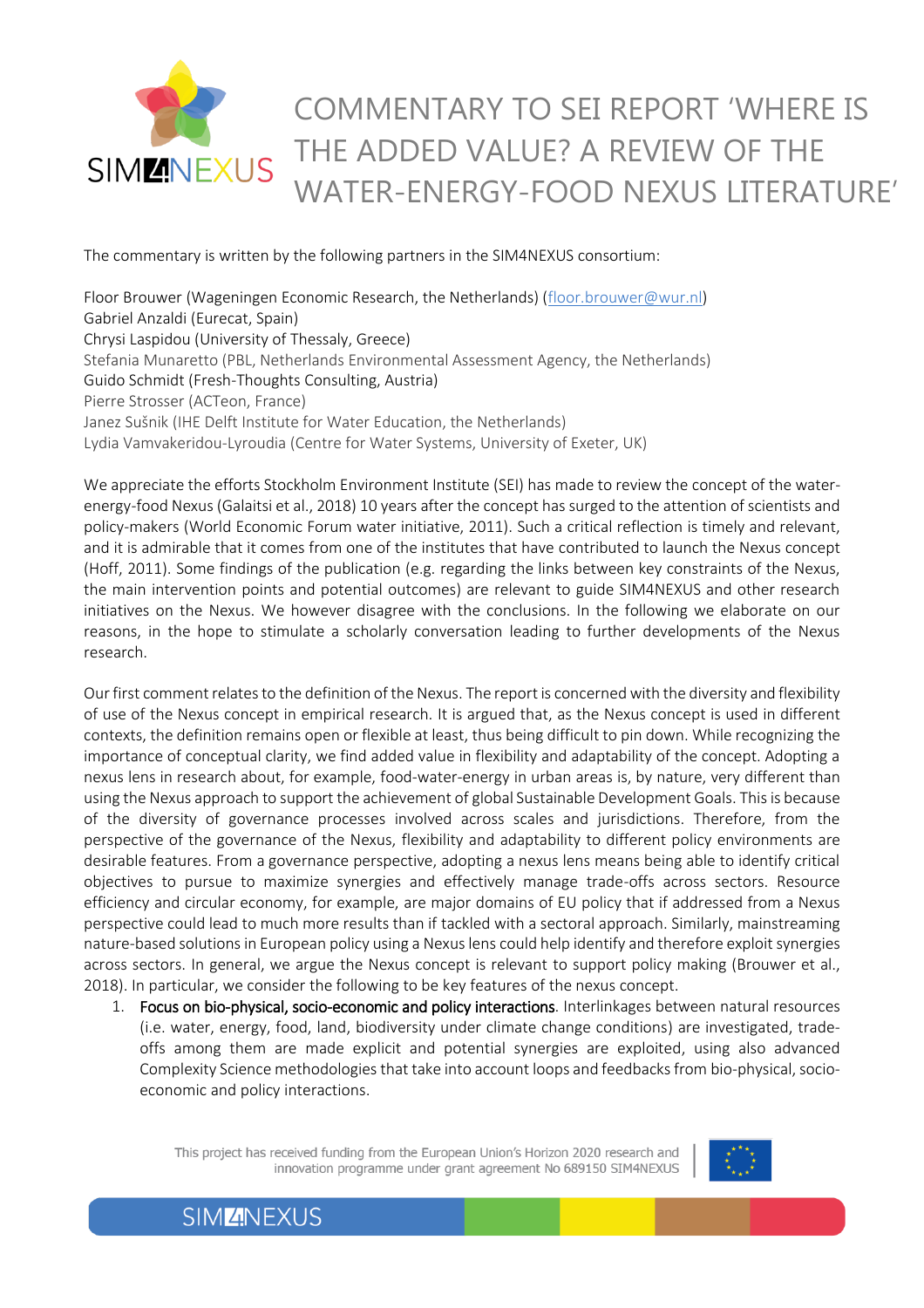- 2. Search for a balance between different needs with the end goal of sustainable and integrated management of natural resources. This search for balancing different needs across sectors could lead to choose for the 'least worst' solution rather than the 'best' solution. The least worst solution is the result of a negotiated compromise across sectors, while the best solution is often the result of an optimization exercise done from a sectoral perspective. For example, while optimizing food production may cause trade-offs with other natural resources (e.g. water and land), a search for a balanced solution between agriculture, water and land needs may limit the impacts of such trade-offs and even exploit synergies across domains.
- 3. A systematic effort to achieve policy coherence across sectors. Policy coherence is an attribute of policy by which conflicts are reduced and synergies exploited within and across policy areas at different spatial scales (Munaretto and Witmer, 2017). Understanding interlinkages between resources is insufficient if such interlinkages are not accounted for in policies across sectors. In this regard, by accounting for interlinkages, policy coherence ensures the risk of trade-offs from inadequate decision-making is minimized. Policies not directly linked to natural resources (such as health) could also benefit from a Nexus approach, as indirect interactions may exist that are not accounted for. Finally, it is important to recognize that achieving policy coherence is a continuous, systematic effort that permeates all phases of the policy making process from policy design to implementation and evaluation.

Our second comment relates to the research investigation. The report has reviewed the literature on the waterenergy-food Nexus, using the Web of Science search engine. About 200 references published between 2011 and 2016 were examined, complemented with some additional Nexus research findings. However, since 2016 numerus scientific publications have significantly advanced knowledge on the subject and more recently a book has brought together the research in the field (Bleischwitz et al., 2018). Besides that, a growing body of research on the Nexus is undergoing since at least 3 years. Projects and calls for upcoming research for a total budget of at least €100 million have started since 2016. Specifically:

- a. Three major Nexus projects started in 2016 funded by the EU H2020 programme SIM4NEXUS, MAGIC and DAFNE. The three projects with a total budget of €20 million cover different objectives: a resource-efficient Europe (SIM4NEXUS – https://www.sim4nexus.eu/), implementation of adaptive governance (MAGIC https://magic-nexus.eu/) and transboundary water resource management in fast developing countries (DAFNE - http://dafne-project.eu/). Major scientific developments are envisaged, and important results have already been achieved, all embedded in transdisciplinary research methods. The more recently launched EU PRIMA research programme also addresses Nexus issues in the Mediterranean region.
- b. More recently, the Sustainable Urbanisation Global Initiative (SUGI), a cooperative effort between JPI Urban Europe and the Belmont Forum supported by the European Commission, has concluded a call for proposals on the food-water-energy Nexus. Fifteen projects were granted funds (total budget of €28.5 million provided by national funding agencies) for research on the nexus to be conducted between 2018 and 2021.
- c. Outside Europe the attention to the Nexus research is also growing. In the U.S., for example, the U.S. National Science Foundation (NSF) has partnered with the U.S. Department of Agriculture's National Institute for Food and Agriculture (NIFA) to award \$46.6 million for research on Innovations at the Nexus of Food, Energy and Water Systems (INFEWS; see[: https://bit.ly/2LTomMG\)](https://bit.ly/2LTomMG). Furthermore, an on-going call for proposals will grant \$34 million more research funds in the NSF/USDA call Innovations at the Nexus of Food, Energy and Water Systems (INFEWS).
- d. At national scale, several research projects directly related to the food-water-energy Nexus are ongoing or about to start. For instance, in the UK, over £30 million have been assigned to over 100 grants investigating the water-energy-food Nexus in the last 10 years [\(https://gtr.ukri.org/search/project?term=water+energy+food\)](https://gtr.ukri.org/search/project?term=water+energy+food).

## **SIMMINEXUS**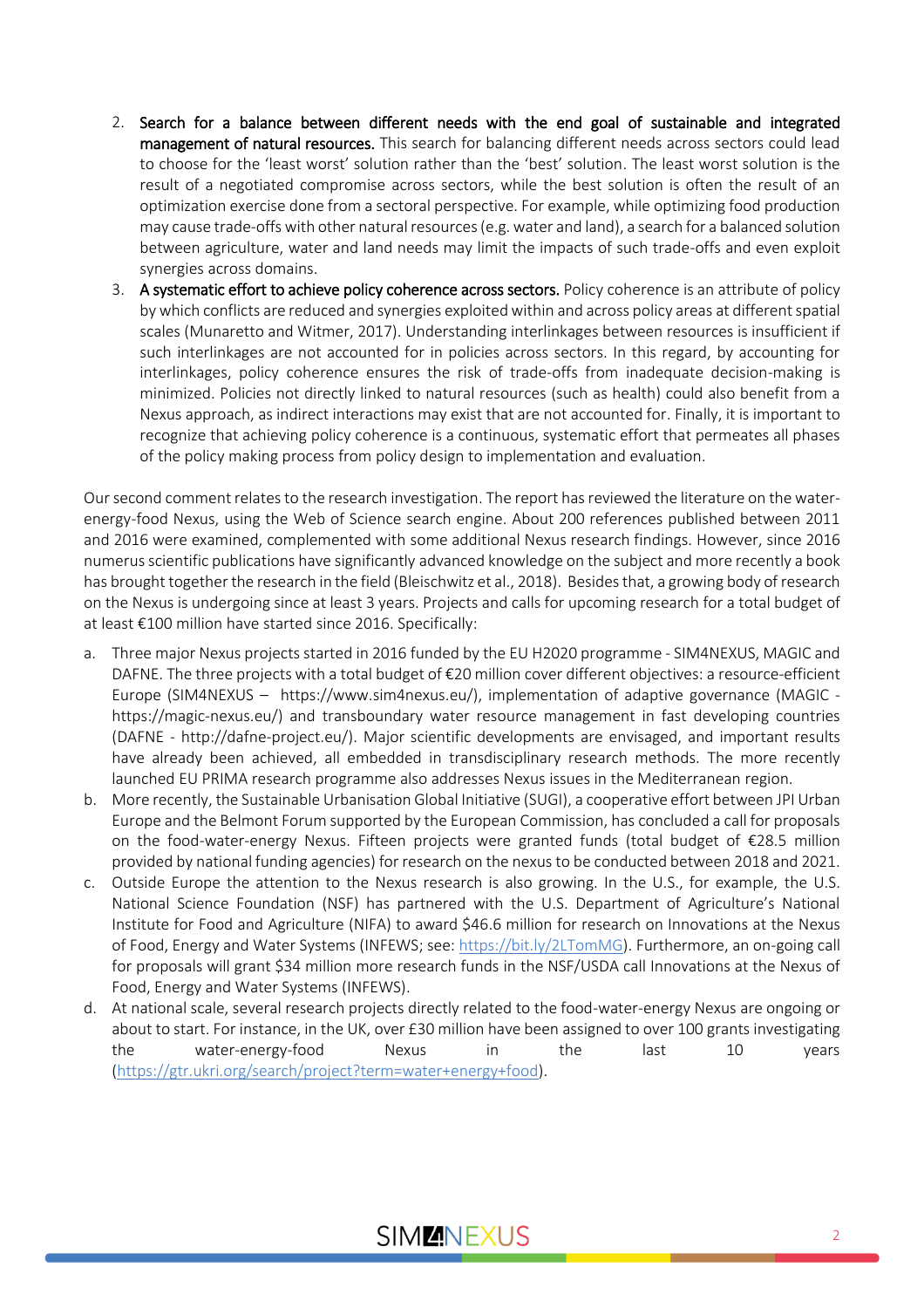All these initiatives show a consistent and continuous interest in the Nexus concept and its implementation at various scales and in different contexts. The upcoming body of research will bring new conceptual, methodological and empirical insights on the Nexus to inform policy making over the next years.

The third comment relates to the Nexus concept improving resource management and governance outcomes. The report makes a strong statement, indicating 'We found no clear methodology uniting Nexus studies, and a lack of improvement of resource management and governance outcomes'. We argue there can be no single methodological approach or framework to implement the Nexus concept due to the diversity of cases and issues being investigated. Instead, it is important to promote the search for the most suitable and feasible approach, tool or model to represent interlinkages across sectors in every specific situation rather than struggling to find the one method that fits all situations. A similar approach is desirable in policy making. In general, we find complexity science principles and methodologies (e.g. System Dynamics Modelling) suitable to address nexus interactions as they are sufficiently flexible to suit different contexts, while firmly rooted in principles that characterize nexus interactions. For instance, complexity science approaches allow the simulation of feedback loops over long periods of time. Being feedback loops a typical feature of complex Nexus interactions, the use of complexity science methodologies allows to investigate impacts that may be not so evident with other methods. SIM4NEXUS is innovative because the concept of complexity science modelling has not been applied in the context of the Nexus of water, energy, food, land and climate. The reader can find specific methodologies and frameworks in the literature published in prominent environment science journals such as Science of the Total Environment, but also in some classic textbooks (such as Ford, 1999). More recent work in the context of the SIM4NEXUS project, confirms the suitability of System Dynamic Modelling in the simulation of water-energy-food nexus interlinkages (Susnik et al., 2018).

There is one more argument speaking for caution when making strong statements as the 'We found no clear methodology uniting Nexus studies, and a lack of improvement of resource management and governance outcomes'. Such a statement could lead to freezing research and implementation funds; therefore one should make sure to have sound evidence supporting the claim. We think such evidence is not there yet, as it is difficult to believe a scientific concept could improve resource management and governance outcomes in less than a decade. The theoretical development, implementation and evaluation of the impacts of whatever scientific approach takes certainly more than a decade to show results that can lead to significant conclusions about its effectiveness. We are at the stage of the Nexus research where methods and frameworks for understanding trade-offs and synergies across Nexus sectors are being developed and implemented. This is insufficient to achieve outcomes that improve the sustainable management of the Nexus resources as such trade-offs and synergies need to be accounted for in sector policies. For full operationalization of the Nexus concept transdisciplinary research approaches are needed. This includes using state-of-the-art science in collaboration with stakeholders from policy, business and civil-society organisations. We trust on-going research on the Nexus will move towards full operationalization of the concept.

Overall, we believe the Nexus concept is a sound tool to support sustainable management of resources across sectors, suitable for addressing the challenge of the next few years, namely achieving the Sustainable Development Goals. From a governance perspective, the main pillar of the Nexus concept is policy coherence. The relevance of policy coherence is found, among others, in work of the European Commission and of OECD. Also, the Nexus concept is taken up by the World Economic Forum, WWF, Institute of Mechanical Engineers (UK), World Bank to some degrees, SAB Miller, Coca-Cola and other organizations. This wide interest around the Nexus across public and private agents (and not only academics) shows there is momentum for this approach to develop and mature to a level that can show meaningful impacts in the years to come.

## References